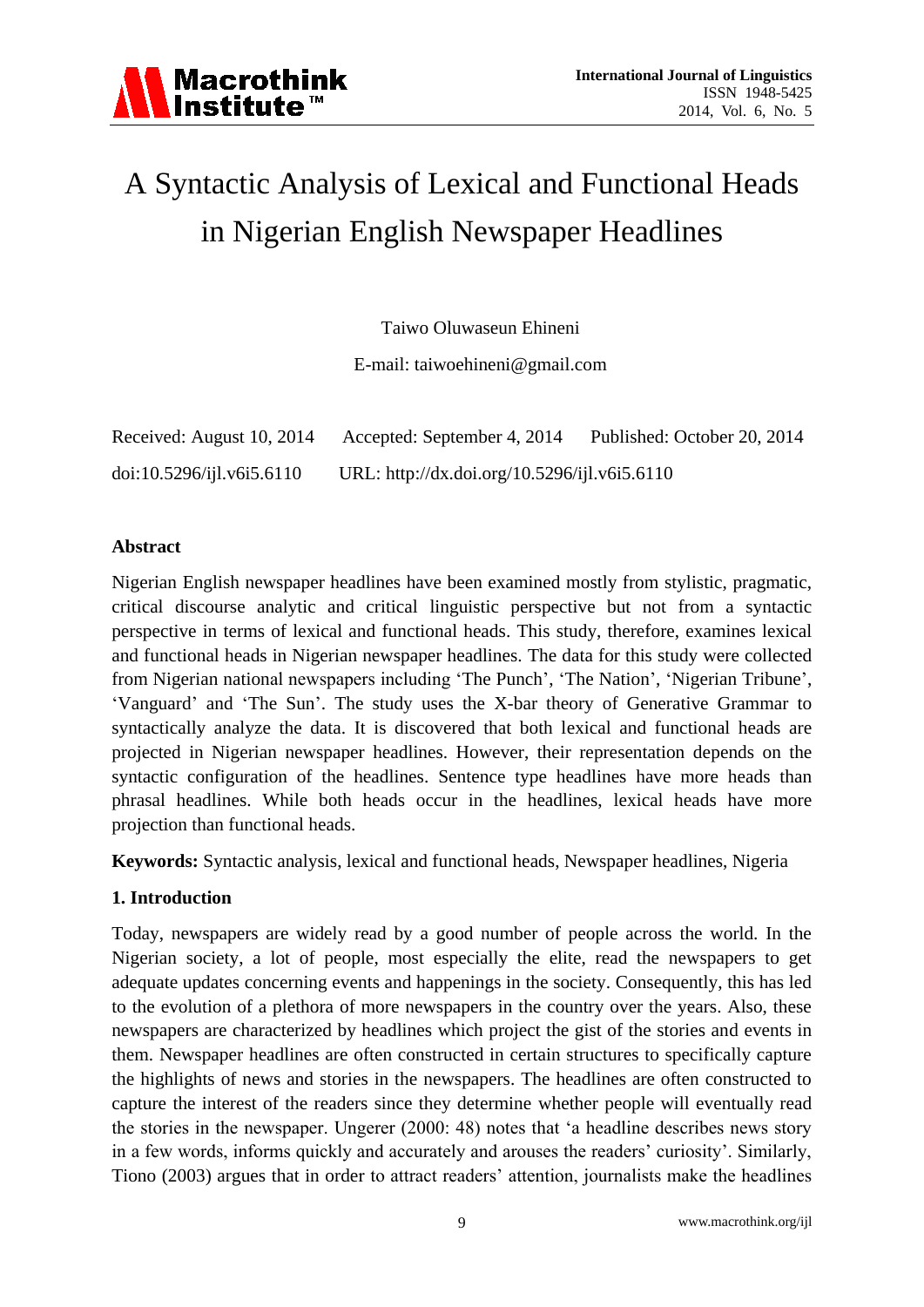

eye-catching so that readers become curious to know the content of the whole story. Also, newspaper readers often see the headlines before they read the news details of the events captured in the newspapers. Thus, the way language is used and certain linguistic structures are constructed in newspaper headlines often have a great influence on the readers. Also, it is important to note that factors such as house style of the publishing industry, the reasons of space and the intention to inform quickly about the relevant facts influence the way linguistic expressions are constructed with a deliberate reduction of the full syntax of the structures. Hence, a careful syntactic study of the Nigerian newspaper headlines is needed to examine their structure which will ultimately aid the understanding of the headlines. This paper, therefore, examines lexical and functional heads in Nigerian newspaper headlines.

### **2. Methodology**

The headlines are collected from different Nigeria national newspapers through a random sampling method. They are analyzed using the X-bar theory of Generative Grammar. This theoretical framework is used for the study because the notion of head categories (including lexical and functional heads), which this study examines in the data, was developed within the framework of Generative Grammar. Specifically, the study deploys X-bar within the GG to identify the lexical and functional heads in the selected headlines and explain the peculiar syntactic nature of the headlines.

#### **3. Literature Review**

#### *3.1 X-bar Theory*

The X-bar theory is a substantive theory of phrase structure properties and lexical categories. Pullum and Komai (2003: 67) note that 'the primary defining property of X-bar systems is lexicality, which requires all phrasal categories to be projections of lexical categories'. They substantiate that the bar-level originates as a notation for phrasal category labels that make it clear how they are based on lexical category labels. Ouhalla (1999: 110) claims that the X-bar theory was developed as an alternative mechanism to phrase structure rules (PS rules) to determine the structural representation of lexical categories on the basis of their lexical properties. Furthermore, he explains that X-bar also considers how complements are structurally represented in relation to the categories which sub-categorize for them as well as how non-complements such as adjectives and adverbs are structurally represented in relation to the categories they modify. Thus, X-bar is a theory based on the structural representations of categories. This is more adequately explained in the schema below:



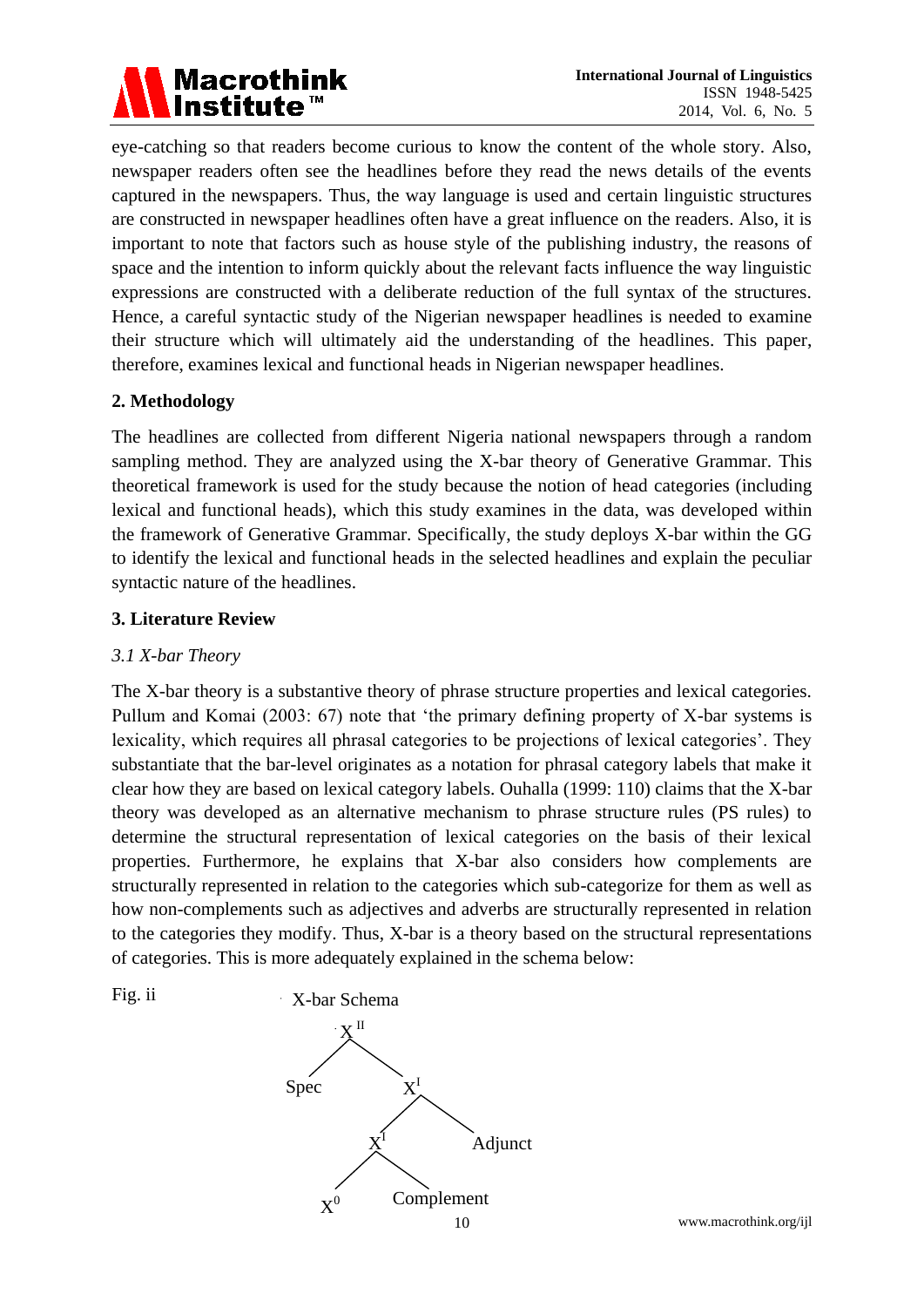

From Jackendoff (1977: 17) and Lamidi (2008: 155)

The above schema explains how the X-bar theory operates. The X is a variable which stands for any lexical category. Also,  $X^0$  stands for the head, Spec stands for the specifier while  $X^I$ and  $X<sup>II</sup>$  are intermediate and maximal projections of the head. This can be explained using the expression, *Taiwo's love for Syntax* as an example. This is presented on a tree analysis as follows:



Here, the constituents of the expression are considered as lexical categories being structurally represented where *love* is the head  $(X^0)$  of the NP, *for syntax* is the complement while *Taiwo's* is the specifier . Thus, the head is a fundamental category in the X-bar theory. It is the head that all other elements converge around in the X-bar theory of the phrase structure. Heads also include functional categories such as determiners, complementizers, etc which are also fundamental linguistic elements in the structure of a language.

### *3.2 Language and Structure of Nigerian Newspaper Headlines*

Chiluwa (2005) examines pragmatic processes and social meaning in the news headlines and lead stories of three major Nigerian news magazines. He underscores that language in the news media is a representation of a particular ideological position. He identifies the 'context of situation' as essential to the understanding of language in a news text. That is, the interpretation of a linguistic expression depends on the context in which these words are used. In his study of news headlines, Chiluwa (2005) identifies discourse strategies that have been used in them. He also adopts pragmatic, sociolinguistic and ethnographic approaches in his study of news headlines and lead stories. Taiwo (2007) studies the relationship between language, ideology and power relations in Nigerian newspaper headlines. This study examines how ideology plays a vital role on the construction of newspaper headlines. Working within the framework of Critical Discourse Analysis, Taiwo (2007: 243) argues that beyond the generally observed rhetorical and graphological devices employed in Nigerian newspaper headlines, there are also hidden ideological meanings behind the headlines which are clearly expressions of the representation of opinions of the people in the society – that is those whose interests are being served and those whose interests are being undermined. His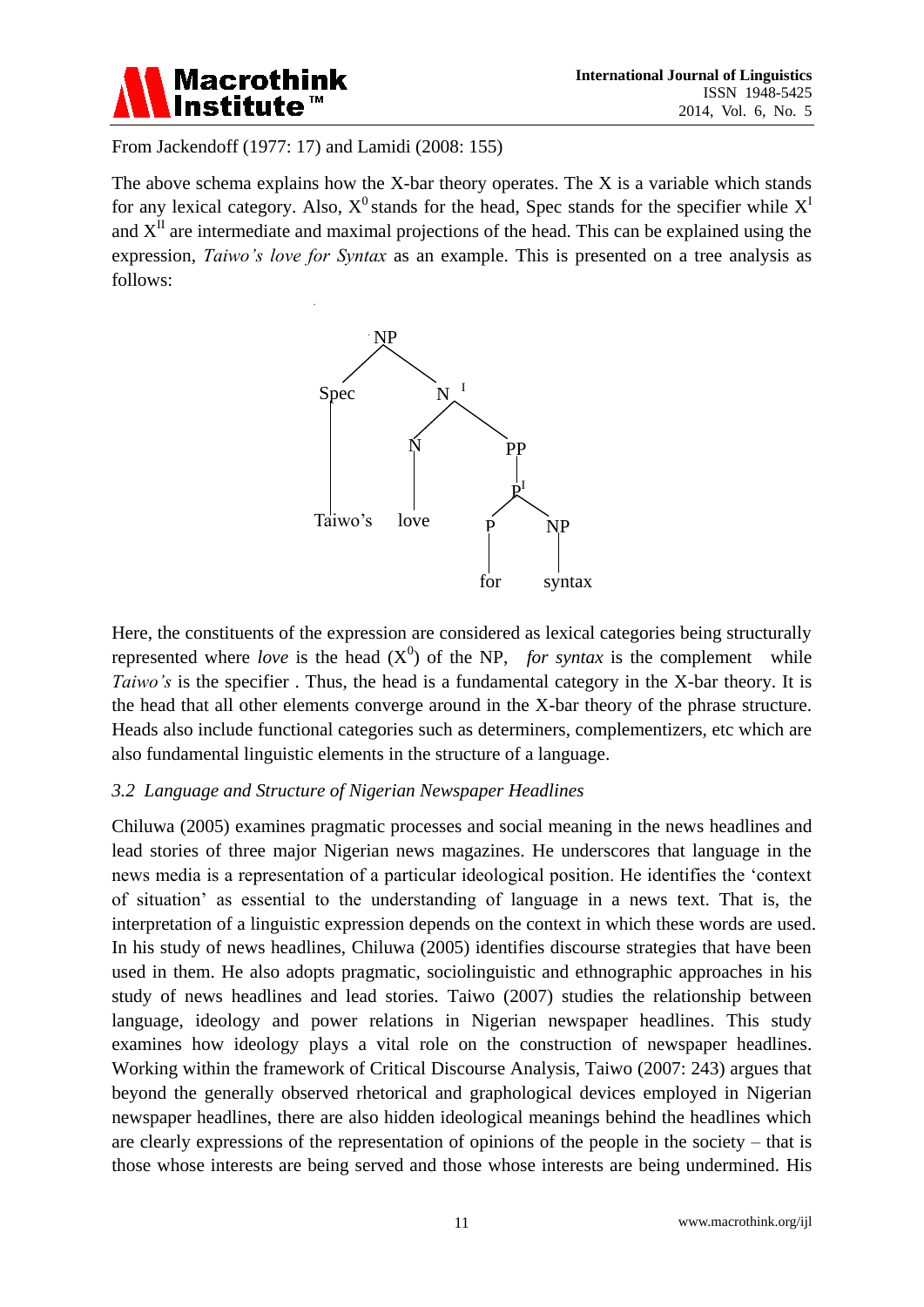

study observes that, on some rare occasions, people may be united ideologically especially on issues that foster nationalism. On such occasions, almost all the newspaper headlines are singing the same tune, since they have to reflect the views of the society. Alabi (2012: 36) identifies lexical choices in selected newspaper headlines which are deletion, special use of tenses, the use of acronyms and abbreviations, ambiguity, premodification and capitalization.

The focus of this study differs from all the studies identified above even though they also examined Nigeria newspaper headlines. While Chiluwa's (2005) work relates to the pragmatics of Nigerian newspaper headlines, Taiwo (2007) and Alabi (2012) examined the headlines using critical discourse analytic approaches; this present study explores the syntax of Nigerian newspaper headlines with a view to identifying the lexical and functional heads. By analyzing the lexical and functional heads, this study seeks to provide more structural understanding of Nigerian newspaper headlines.

### **4. Defining Lexical and Functional Heads**

The head is the obligatory category in a phrase and it is the primary element on which all other elements (its satellites) converge in the phrase structure. In the X-bar  $(X^1)$  theory which is deployed for analysis in this chapter, the head is  $X^0$  where X is a variable representing N, V, A or P, each of which functions as the head of phrases such as Noun, Verb, Adjective and preposition phrases. Similarly, the  $I^0$  (inflection) is considered to be the head of the inflection phrase (IP) which represents a sentence in the  $X<sup>1</sup>$  theory. Basically, there are two types of head categories. These are lexical heads and functional heads. It is important to note that lexical heads are different from functional heads. Lexical heads are usually content words such as nouns, verbs, adjectives and prepositions. They often have substantive descriptive content unlike functional heads. Functional heads, on the other hand, are usually grammatical words such as determiners, complementizers, inflection (Infl), particles like infinitival 'to', etc. (Radford 2004: 33) Functional heads have an essentially grammatical function. Thus, the head is a very important element in a structure and this is why the projection principle states that each head must be represented at all levels of analysis (Lamidi 2008: 153). This study, therefore, examines both lexical and functional heads in selected Nigerian English newspaper headlines.

4.1.1 Lexical Heads in Nigerian Newspaper Headlines

Lexical heads are content words. They are head categories with substantive descriptive content. According to the projection principle, heads must be represented at levels of analysis (Lamidi 2008:153). These levels of analysis include the D-structure, S-structure and LF. Hence, based on the Projection Principle, lexical heads are projected in the structure of Nigerian newspaper headlines.

1) Outrage over presidential pardon for VIP ex-convict

(*The Punch*, March 15, 2013)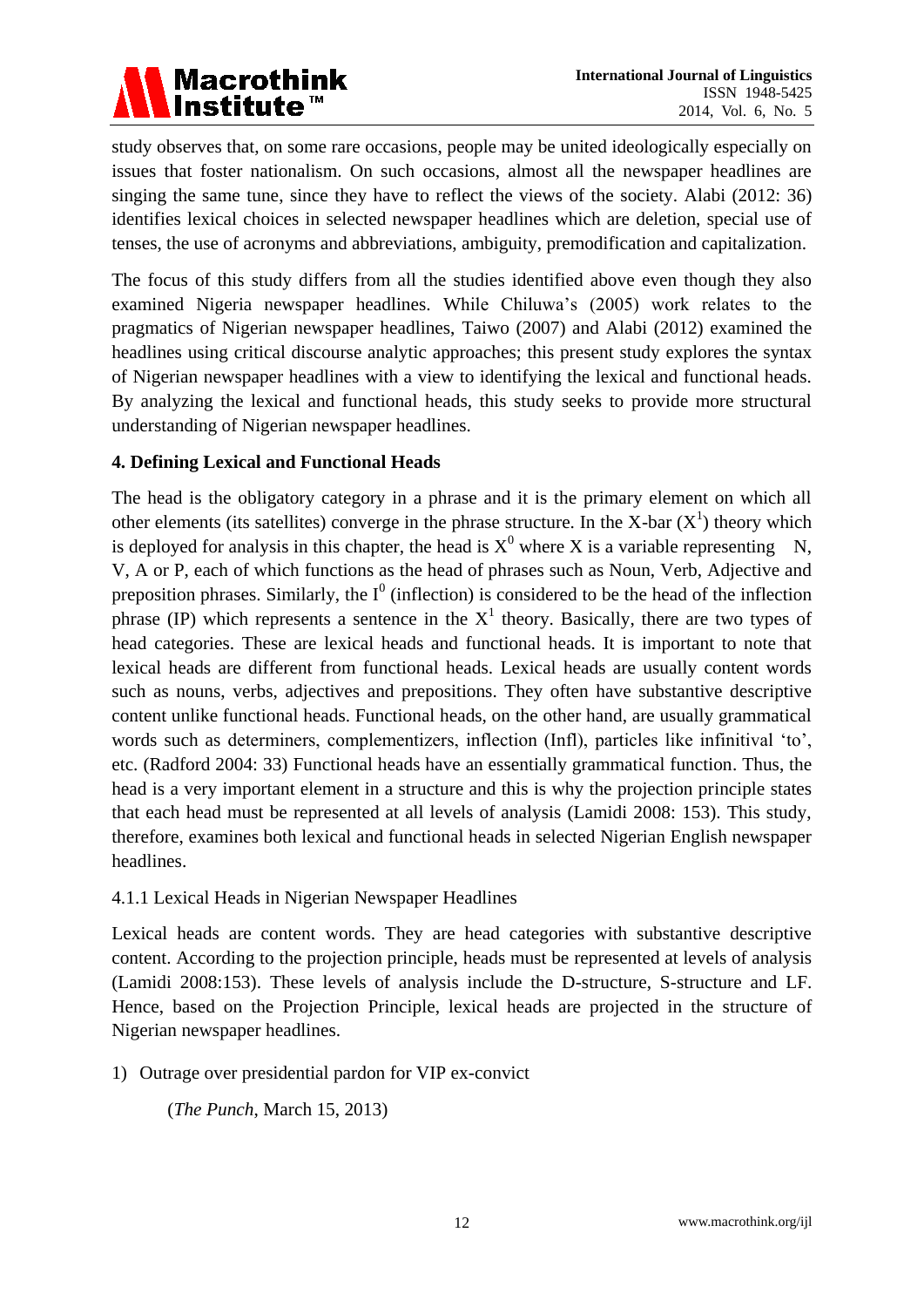

1b)



presidential pardon

This headline is a noun phrase headed by the noun 'outrage'. Structurally, it subsumes two prepositional phrases headed by the prepositions 'over' and 'for' respectively. In this headline structure, the lexical heads are nouns (outrage, pardon, and ex-convict) and prepositions (over and for). Thus, five lexical heads are projected in this headline structure.

2) Jonathan tasks leaders on accountability (*Vanguard*, March 17. 2013)



This headline is a sentence type construction unlike the previous headline. Principally, the headlines has five lexical heads which include the nouns 'Jonathan', 'leaders' and 'accountability', the verb 'is' and the preposition 'on'. Thus, lexical heads such as noun, verb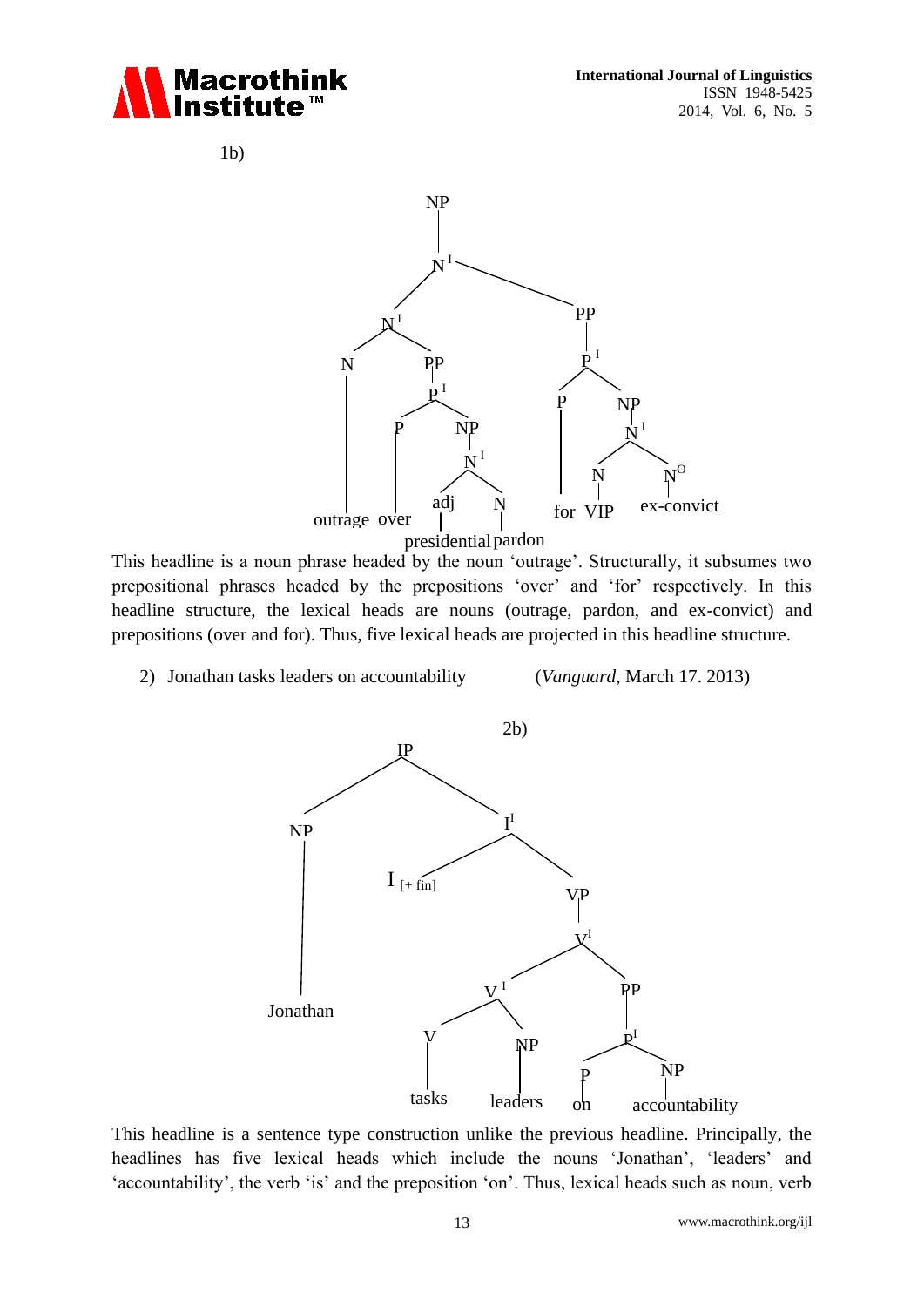

and preposition are projected at the D-structure and S-structure of this headline.

3) Ladoja dares Ajimobi (*The Sun*, Feb 5, 2013)



Also, this headline is a sentence type construction in which only three lexical heads are projected in this headline both of the D-structure and S-structure. This lexical heads are nouns (Ladoja and Ajimobi) and verb (dares).

4) N1.7bn for Nipost Persioners (*The Nation*, Feb 25, 2015)



This headline has a phrasal structure. Also, five lexical heads are projected both at the D-structure and S-structure of the headline. These lexical heads are noun and preposition. The noun heads are 'N I.7 'billion' and 'pensioners' while the preposition head is 'for'.

It is important to note that the lexical heads represented in Nigeria newspaper headlines vary from headline to headline. This variation depends on the headline structure whether it is a phrase type or sentence type. Usually, as seen in this study, more lexical heads including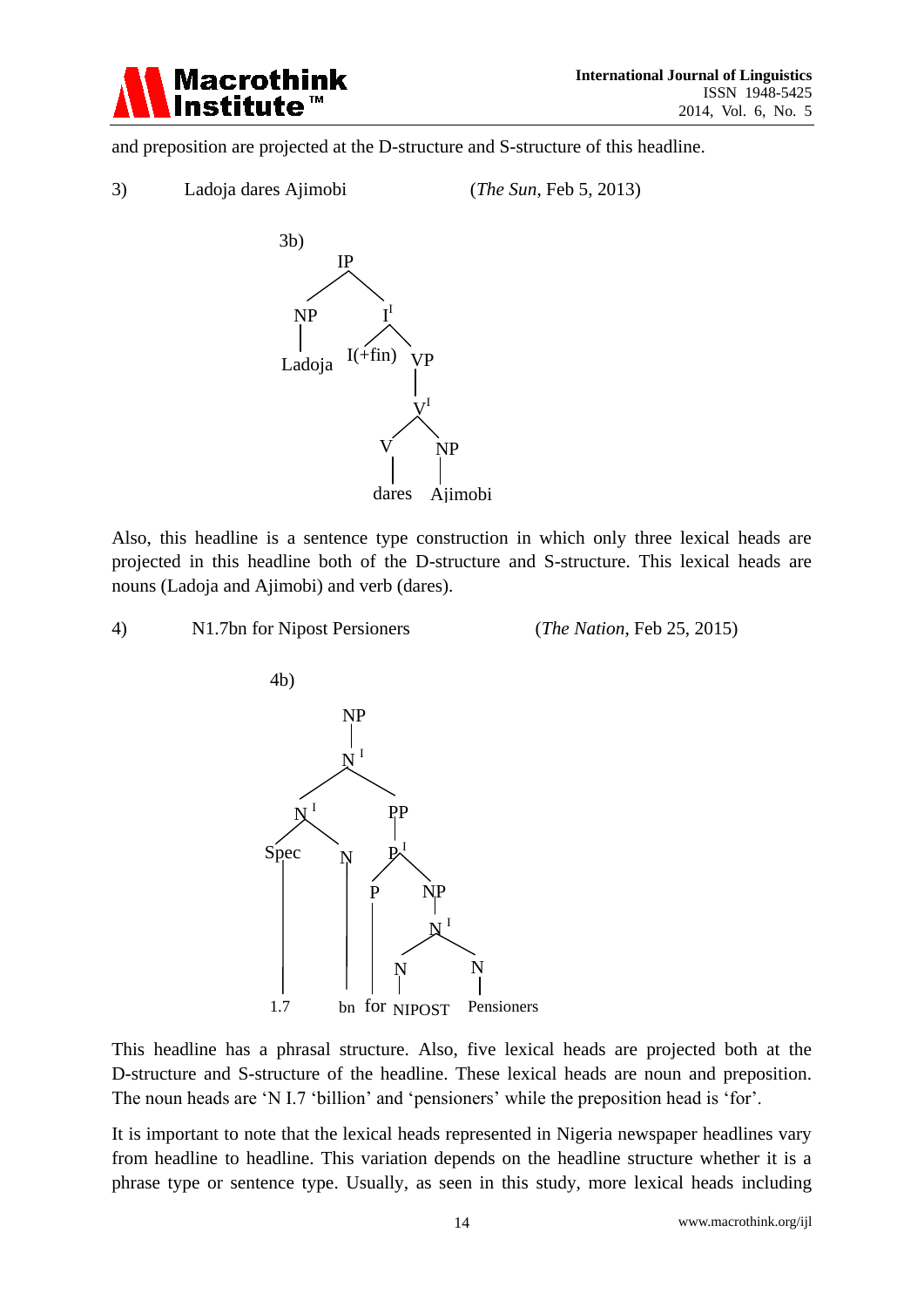

nouns, verbs, prepositions etc. are represented at the structure of the newspaper headlines when they are sentences unlike when these headlines are phrases. Phrasal headlines often have lesser representation of lexical heads.

#### 4.1.2 Functional Heads in Nigerian Newspaper Headlines

Functional heads lack substantive descriptive content unlike lexical heads. They are usually grammatical words including determiners, inflection and complementizers. (Radford 2004: 33) It is important to note that functional heads are also projected in Nigerian newspaper headlines both at the D-structure and S-structure.

5) Three political groups fight over APC identity (*The Punch*, March, 16, 2013)



fight over APC identity Three Political groups

The above headline is structurally in a sentence form. Also, unlike the previous headlines, functional heads are projected in the structure of this headline. These functional heads are determiners (three) and inflection (I (+FIN)) while there are also lexical heads such as nouns (groups, APC, identity), adjective (political), verb (fight) and preposition (over). Thus, this headline has both lexical and functional heads.

6) Seven explosions rock Maiduguri after Jonathan's visit *The Nation*, March 9, 2013)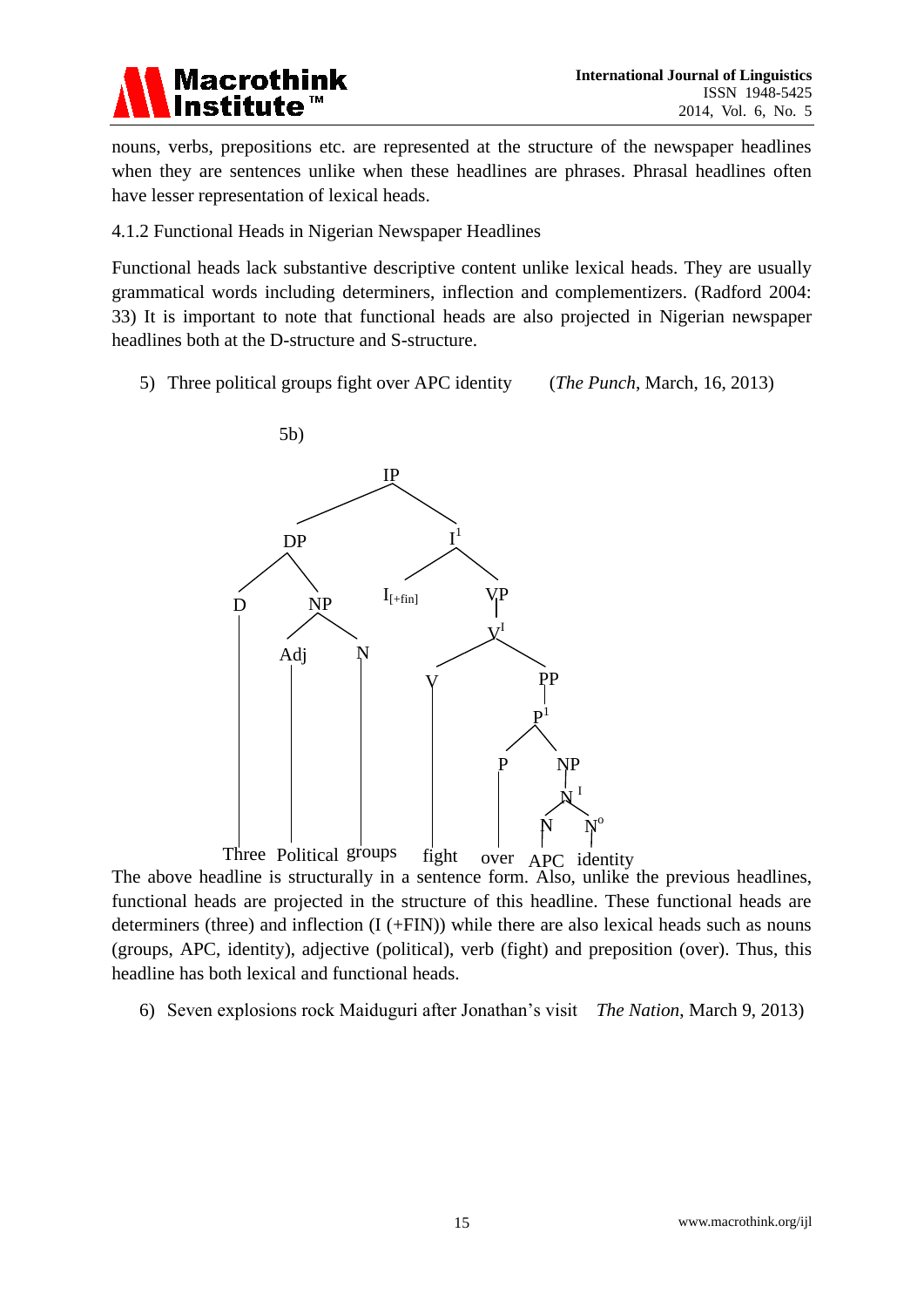



rock Maiduguri after Jonathan's visit

Also, the above headline has functional heads with some other lexical heads projected in the structure. The functional heads are determiner (seven) and inflection (I (+fin) as while the lexical heads are noun (explosions, Maiduguri, Jonathan, visit), verb (rock) and preposition (after).

7) Goldie: How she died – Kenny Ogungbe (*Vanguard*, Feb 15, 2013)

The D-structure and S-structure of this headline can be represented graphically below: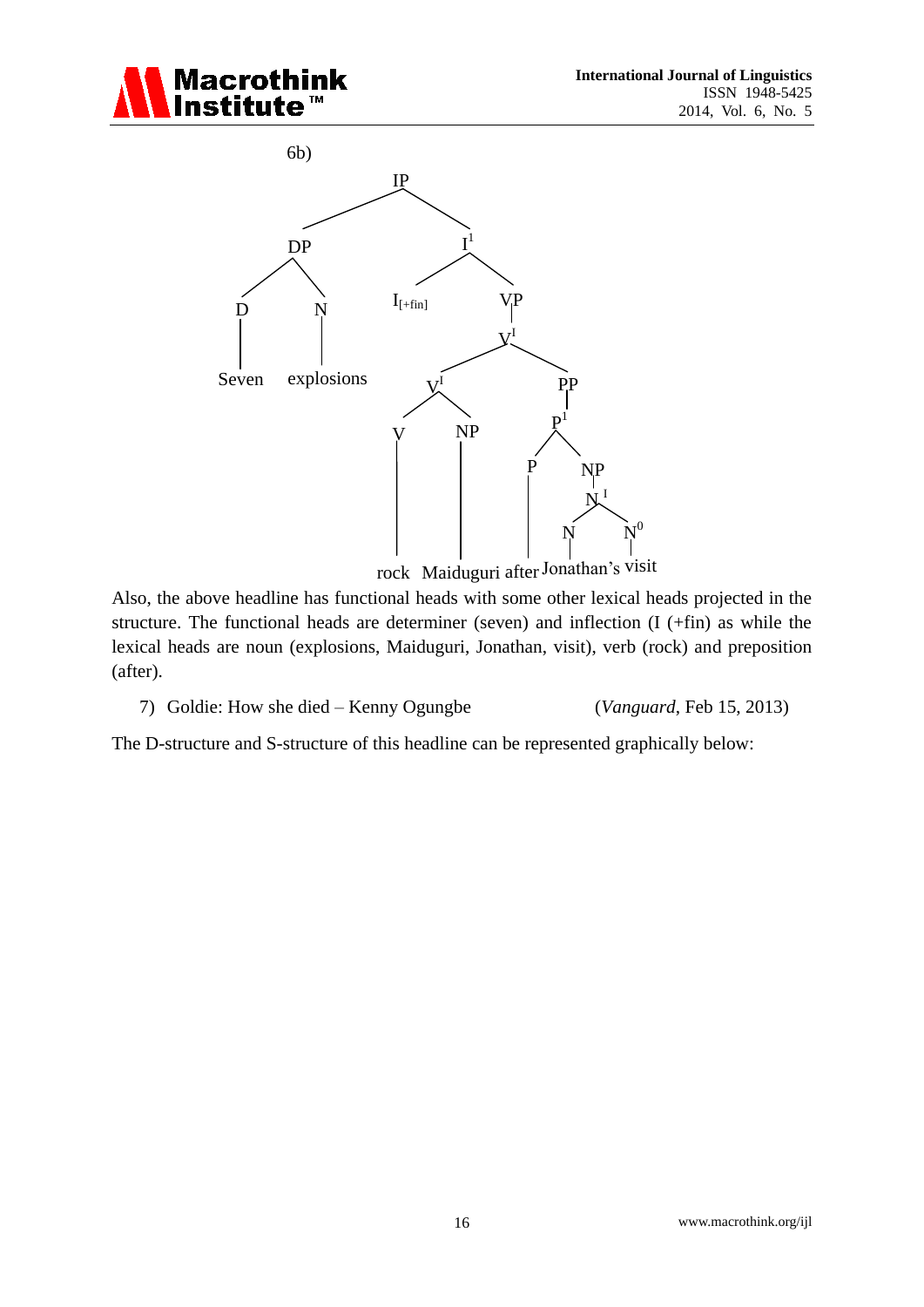

Thus, the S-structure of the above headline is realized as a result of  $A<sup>1</sup>$  movement which is the movement of 'how' to the [Spec, CP], position of the headline leaving a trace (ti) at its previous position. Hence, this headline has both functional heads and lexical heads. The functional heads include the complementizer and inflection heads as seen above while the lexical head includes 'she' and 'died'.

8) How we killed NNPC engineers - Pipeline vandal (*The Sun*, March 11, 2013)

Also, the D-structure and S-structure of this headline can be represented below as follows: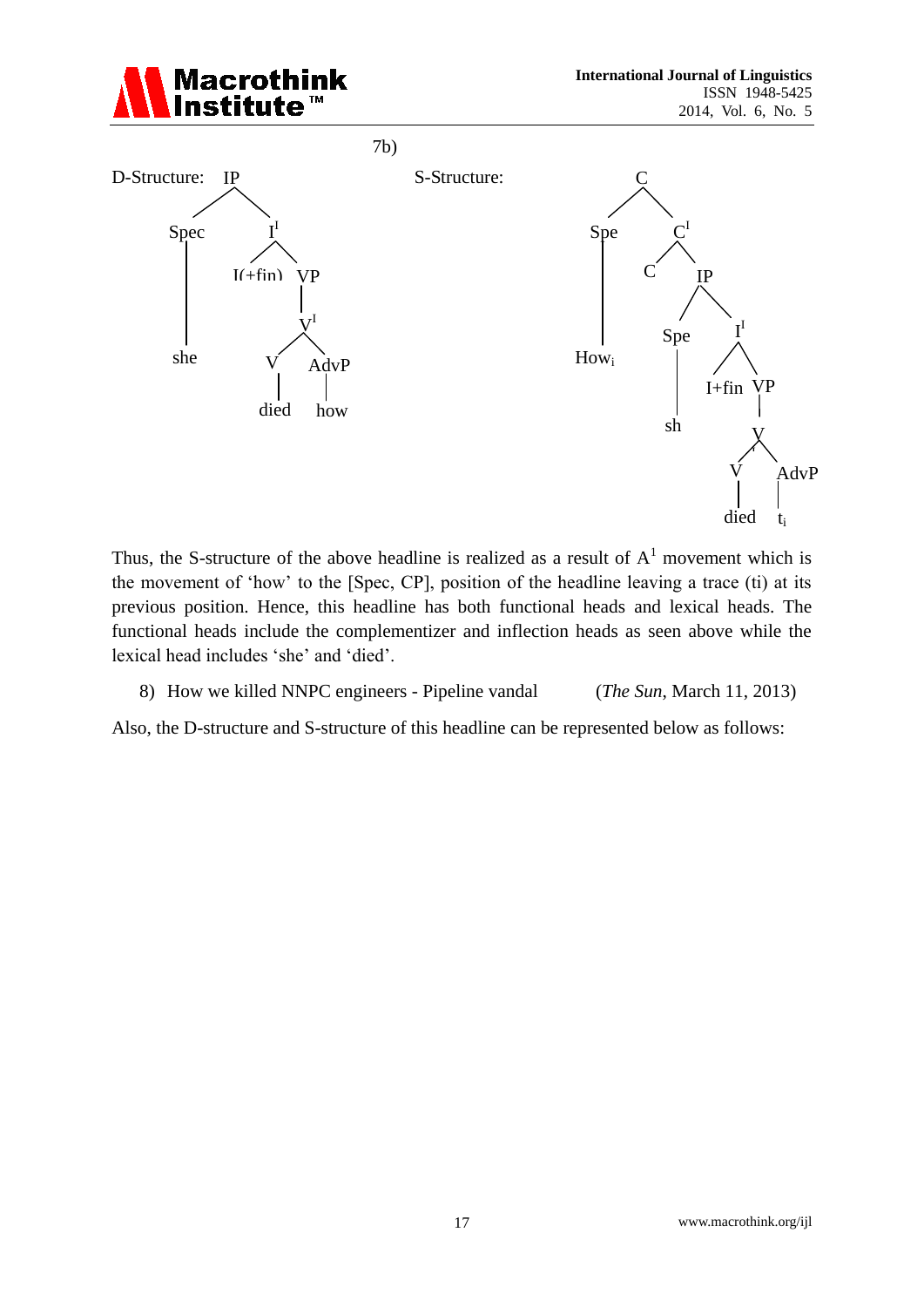

Similarly, in this headline, the element *how* is moved to the [Spec, CP] position of the headline. Thus, this headline does not only have lexical heads (we, killed, NNPC and engineers) but functional heads such as the Comp *how* and inflection  $(I_{+fin})$ .

### **Distribution of Lexical and Functional heads in the Headlines**

The frequency of the heads projected in the Nigerian English newspaper headlines is summarized below:

Table 1.

| Categories              | Frequency | Percentage                                      |
|-------------------------|-----------|-------------------------------------------------|
| Lexical heads           |           | $\neg$ $\circ$<br>$\mathbf{0} \cdot \mathbf{0}$ |
| <b>Functional heads</b> |           |                                                 |
|                         | 46        | 100                                             |
| Total=                  |           |                                                 |

From the results above on the frequency of the heads projected in the selected headlines, it is clear that the lexical heads have more frequency of projection than the functional heads. Functional heads lack substantive descriptive content unlike lexical heads. Lexical heads have more descriptive content (Radford 2004: 33). This accounts for the projection of more lexical heads in the Nigerian English newspaper headlines.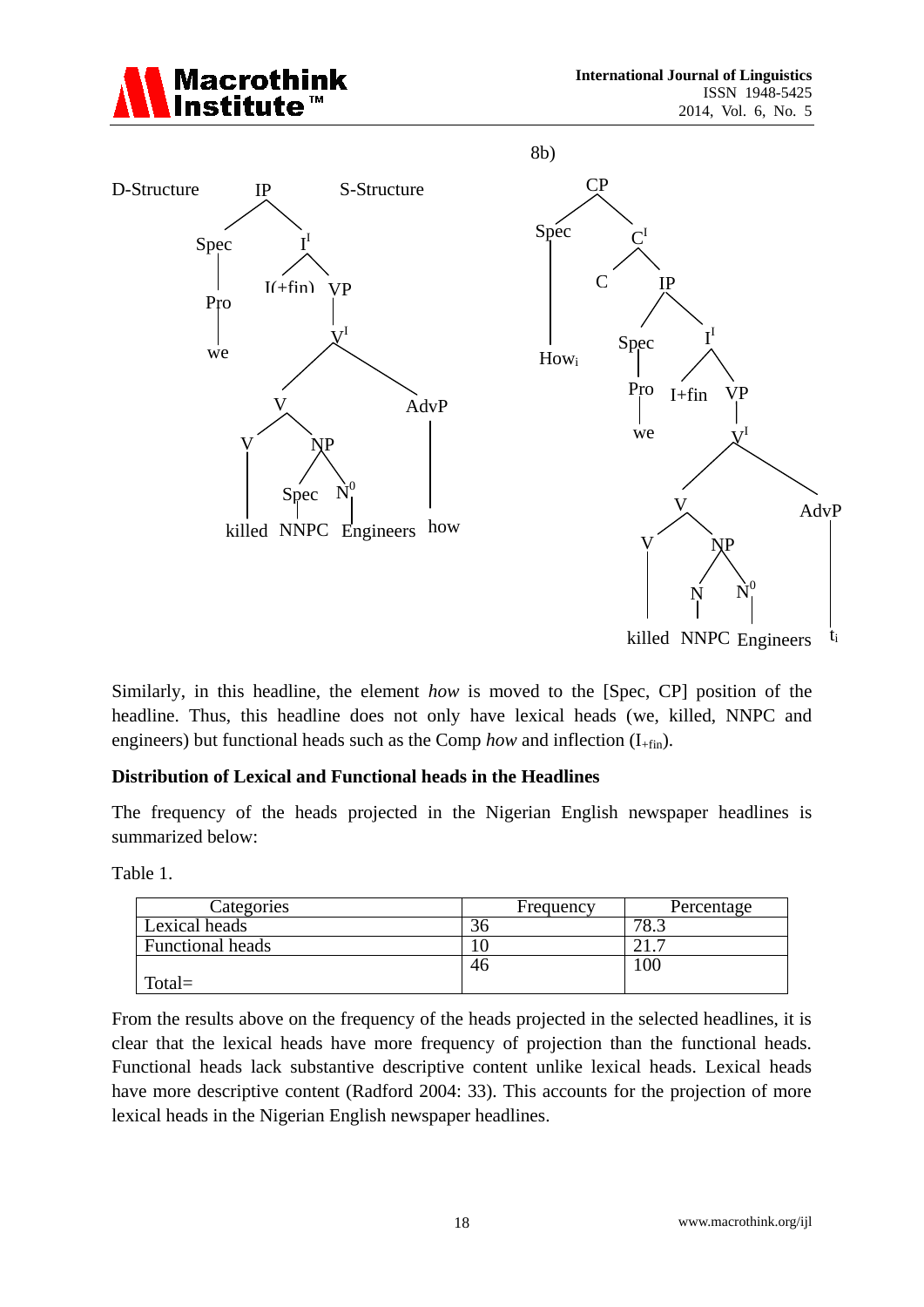

## 5. **Conclusion**

Hence, this study argues that both lexical heads and functional heads are projected in Nigeria newspaper headlines at D-structure and S-structure. The lexical heads include nouns, verbs, adjective etc. and the functional heads include determiners, complementizers, inflection. However, it must be noted that the representation of lexical and functional heads in the headlines also depends on the structure of the headline. For instance, as seen in this study, phrasal headlines accommodate lesser linguistic elements than sentence type headlines.

Furthermore, it is discovered that there are usually more lexical heads than functional heads projected in the headlines of Nigerian newspapers. Significantly, the preponderance of lexical heads (which are essentially content words) in the headlines avers that newspaper headlines are uniquely constructed to primarily convey information to the readers. The lexical heads, as content words (Radford 2009), are more capable of conveying information to the public or newspaper readers.

Finally, this study underscores that heads are generally significant in newspaper headlines. They are projected to reveal the main highlights of the stories in the newspaper. Lexical heads such as nouns portray the news agents/participants; the verbs describe the action/activity in the headlines. The nominal heads often capture political figures, celebrities, criminals or accused, victims or witnesses, government officials, public figures and other classes of people in general as the news agents. Functional heads such as inflection heads inform the readers about the temporal setting (past or present) while the complementizers 'why', 'what' among others are used in the headlines to provide the rationale behind certain actions in the news stories captured in the headlines. Hence, heads (lexical and functional) are very important elements of Nigerian newspaper headlines.

### **References**

Alabi, O. (2012). *Lexical choices in selected news headlines stories in The Guardian and The Nation newspapers.* Masters project. Department of English. University of Ibadan.

Andrew, C. (2007). Media-generated shortcuts: do newspaper headlines present another roadblock for low information-rationality. *International Journal of press/politics*. Harvard: sage publications, 24-43. http://dx.doi.org/10.1177/1081180X07299795

Ayodele, O. (1998). African print media misuse of the English definite article 'The': A content analysis of seven Nigerian newspaper lead items. *African Media Review, 2*(3), 92-109.

Black, C. (1998). *A step to step introduction to the Government and Binding theory of Syntax.* Retrieved from<http://www.sil.org/americas/mexico/ling/E002-IntroGB.pdf>

Chiluwa, I. (2005). *Pragmatic and discourse analysis.* Phd Thesis. Department of English. University of Ibadan.

Chomsky, N. (1981)*. Lectures on Government and Binding*. Dordrecht: Foris.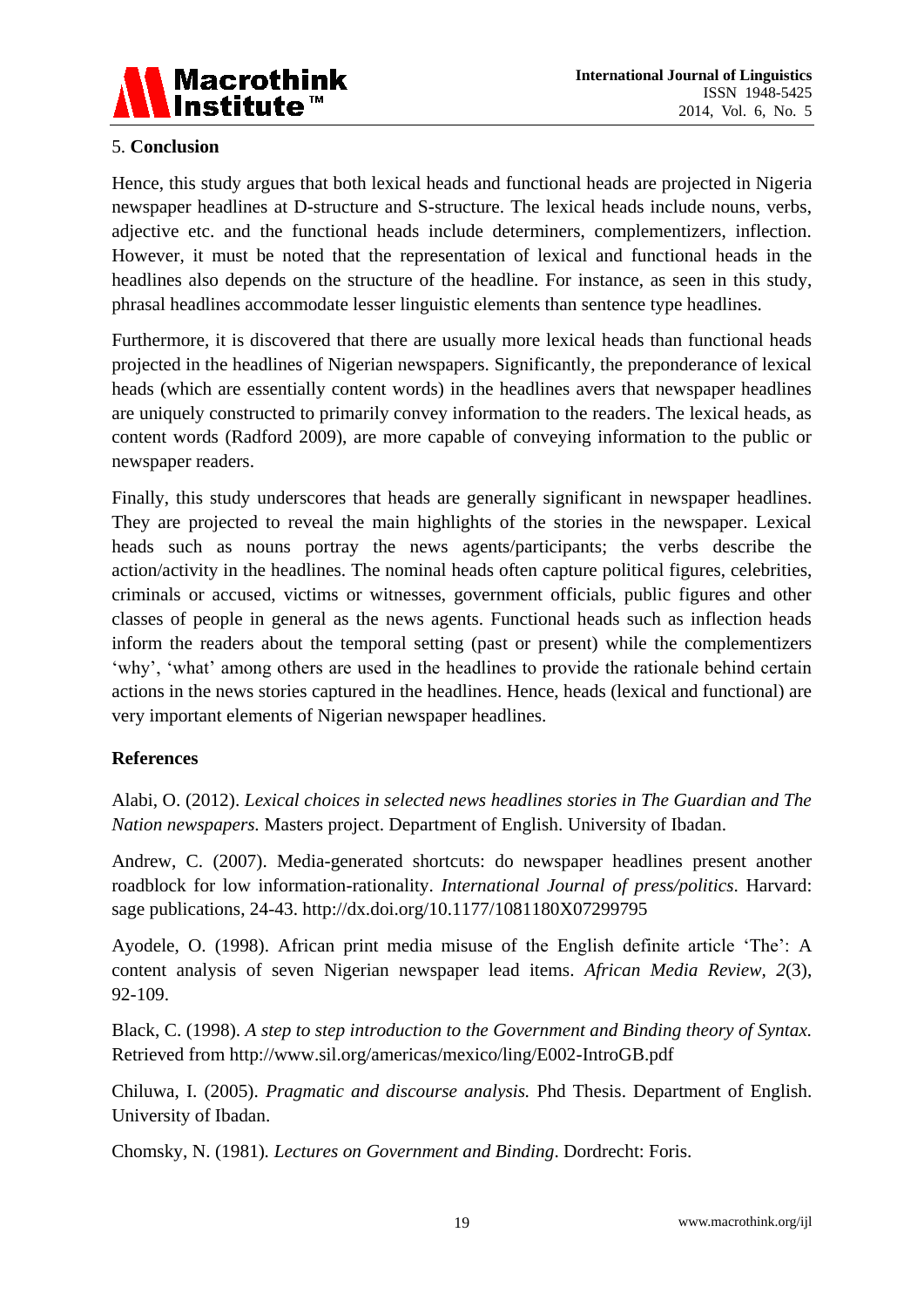

Crystal, David. (1995). *The Cambridge Encyclopedia of Language*. Cambridge: Cambridge University Press.

Dor, D. (2003). On newspaper headlines as relevance optimizers. *Journal of Pragmatics, 35*, 695-721. http://dx.doi.org/10.1016/S0378-2166(02)00134-0

Haegeman, L. (1994). *Introduction to government and binding theory* (2nd ed.). Oxford: Blackwell.

Jackendoff, R. S. (1977). *X- Syntax: a study of phrase structure*. Cambridge: MIT Press.

Khodabandeh, F. (2007). A contrastive analysis of English and Persian newspaper headlines. *International Journal of communication.* Vol. 17. Bahri publications.

Lamidi, M.T. (2008). *Aspects of Chomskyan grammar*. Ibadan: University Press PLC.

Newmeyer, F. J. (2004). Against parameter setting approach to language variation. *Linguistic Variation Year book, 4*, 181-234. http://dx.doi.org/10.1075/livy.4.06new

Nigerian Tribune (March 17, 27 2011) (Feb. March 2, 2013)

Olatunde, O. (2007). Pragmatic functions of newspaper headlines in Nigeria. *Perspectives on media discourse.* In Taiwo, R. Odebunmi, A., & Adetunji, A. (Eds.), Munchen: LINOM publishers.

Ouhalla, J. (1999). *Introducing transformational grammar: From principles and parameters theory to minimalism* (3rd ed.). London: Edward Arnold Publishers Ltd..

Prascova, E. (2009). Grammar of newspaper headlines. B. A Project. Department of English and American studies. University of Pardubice.

Pullum, G., & Kornai, A. (2003). The X-bar theory of phrase structure. Retreived March 11, 2013, from http://www.lancs.ac.uk/fass/projects/corpus/LCMC Punch Newspaper (Feb, March 2013)

Quirk, et al. (1985). *A comprehensive grammar of the English language.* London: longman.

Sherpa, P. (2012). *The strategic use of language in newspapers headlines*. Masters Project. Department of Media Studies. Christ University, Bangalore.

Stageberg, N. C. (1971). *An introductory English grammar*. New York: Holt, Rinehart and Wiston, Inc.

Stainton, R. J. (2004). The pragmatics of non-sentences*. The handbook of pragmatics*. Ed. Horn, L and Ward, G Oxford: Blackwell publishing house, 266-287.

Taiwo, R. (2004). Speech as headline. *The Domestication of English in Nigeria* Eds. Awonusi S. and Babalola, E. A. Lagos: University of Lagos Press.

Taiwo, R. (2007). Language, ideology and power relations in newspaper headlines *Perspectives on media discourse.* In Taiwo, R. Odebunmi, A., & Adetunji, A. Munchen (Eds.), LINOM pubishers.